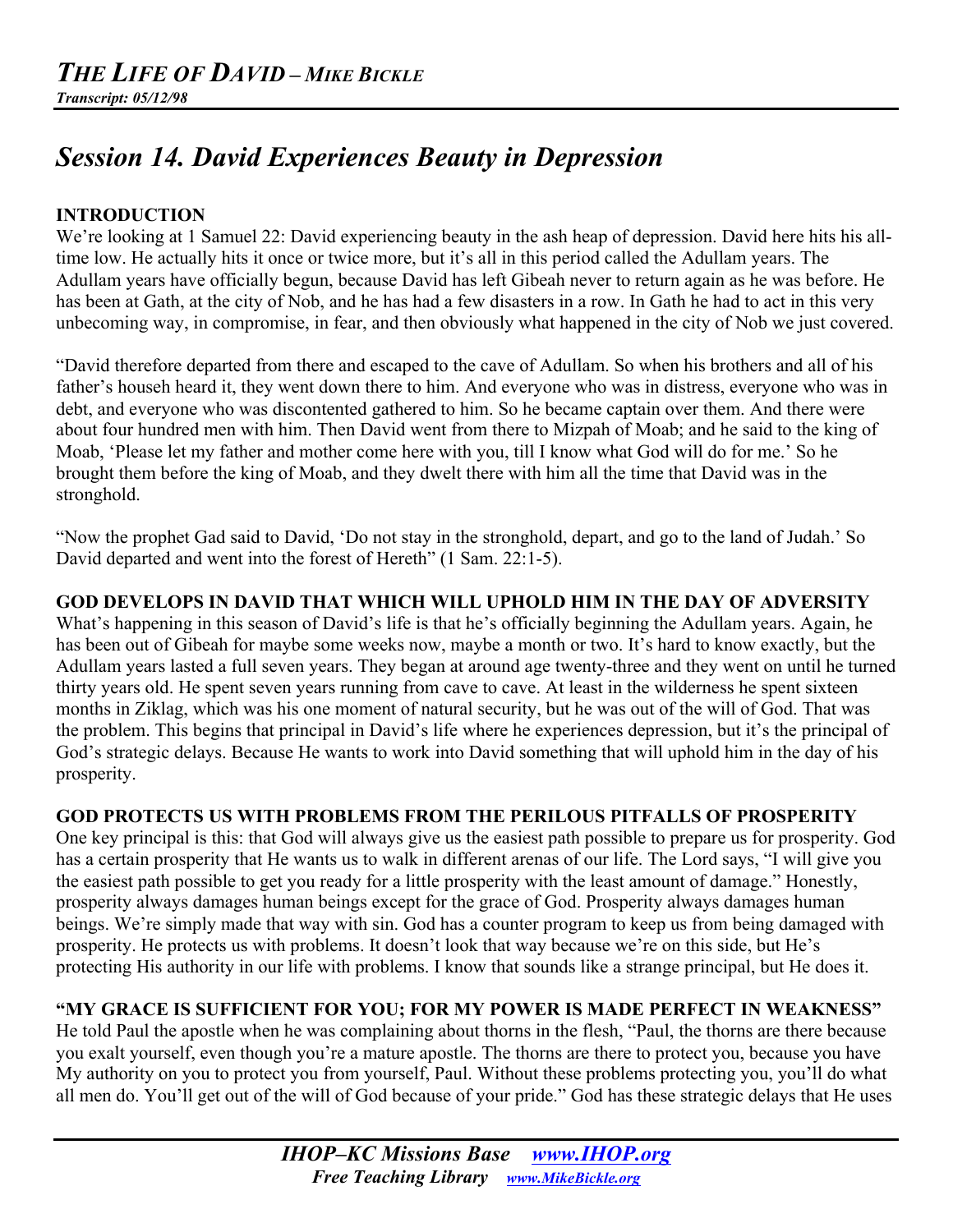to work grace in our hearts for the purpose of protecting us. He protects us with problems. We're always trying to get out of the problems. God allows them, however, so that we solve them and get a testimony in God. We get a testimony of God's deliverance and we get roots deep in our hearts that God is real. When a problem comes, we kick into the automatic gear of getting out of the problem and the struggle of the caterpillar and the cocoon. The struggle to get free from the problem creates a testimony in God and leads to God delivering us in due time. It creates reality, because we have to realize, "I'm loved and I'm a lover; therefore, I'm successful." We have to do that to get out of the problem and to get out of the pain, the incessant spin of the problem.

## **DAVID WAS TRAINED IN THE SEMINARY OF ADVERSITY IN THE CAVE OF ADULLAM**

David was just beginning that. The prayer closet that God had ordained for David was called the cave of Adullam. Adullam is a city, and the cave is just outside the city. It's about twelve miles from Bethlehem. The cave of Adullam was David's seminary. The cave of Adullam is the seminary that He plans for us, even if we go to seminary formally. Going to seminary doesn't get us free from God's seminary. In this cave he has plenty of time to ponder. Maybe he has more time than is good for him. He makes it clear in Psalm 142, which we'll look at here in a few minutes, that Jonathan has left him. This has dawned on him. Everyone has left him, is what he says at the end of the day. He says, "Every one has left me." He's thinking about the fact that he acted with madness before a king, a neighboring king. He is the great anointed of the Lord, faking madness. He's thinking, "What was I doing? That was so dumb, and now the story is everywhere." He's thinking about the fact that he lied at the city of Nob and so many people were killed and the city was wiped out before him.

# **WHY DID ALL DAVID'S HOUSE COME TO SEE HIM AT THE CAVE OF ADULLAM?**

It says in Psalm 142:1 that he escaped to the cave of Adullam, and his brothers and all his father's house heard of it and they went down there to meet him. Not his brothers that were in the military; several of them were in the military, but those aren't the ones he's talking about. He's talking about the other ones who were not in the military at this point in time. It's an issue, but why did all his father's house, aunts, uncles, cousins, the little six-year-olds, all gather to David at the cave of Adullam? That doesn't make sense. Why would they go to the cave of Adullam and leave their houses? Why would they go to David?

We won't look at this passage, but I'll just give it to you. It's in 2 Samuel 23:13, which tells us what happened when David was lodging in the cave of Adullam. The Philistines made one of their usual raids. The Philistines throughout Saul's reign were constantly raiding the nation of Israel. When Israel was relaxing, suddenly 500 soldiers would come through a little town and decimate it, kill everyone and take all the livestock, etc. It was really, really cruel and brutal in those days. We read in 2 Samuel 23:13-14 that the Philistines had just raided Bethlehem when David was in Adullam. They said, "We can't go to Saul, because if we go to Saul he will kill us to get to David. We can't stay in Bethlehem because we're not warriors and we can't withstand the Philistines." David was up in the cave and the whole gang came up, aunts, uncles, cousins, the whole bit. Here they came, marching up the hill. "David?"

David said, "Guys, this is not a good place to live. This cave isn't good. This is not a good place." Yet they all stayed with him, and his brothers who weren't in the military joined him at that time. We've already read this, but in 1 Samuel 22:3-4 he takes his parents to Moab, to the king of Moab. The reason he takes his parents to the king of Moab, if you'll remember if you just think about it, is because Jesse is his father. Jesse is elderly, and he had David late in years. Jesse might have been in his seventies or eighties, who know for sure. Jesse's grandmother was Ruth, Ruth the Moabitess. She was from Moab. She married Boaz and became the richest woman in Israel. She had tremendous relationships in the last two generations between Israel and Moab. David,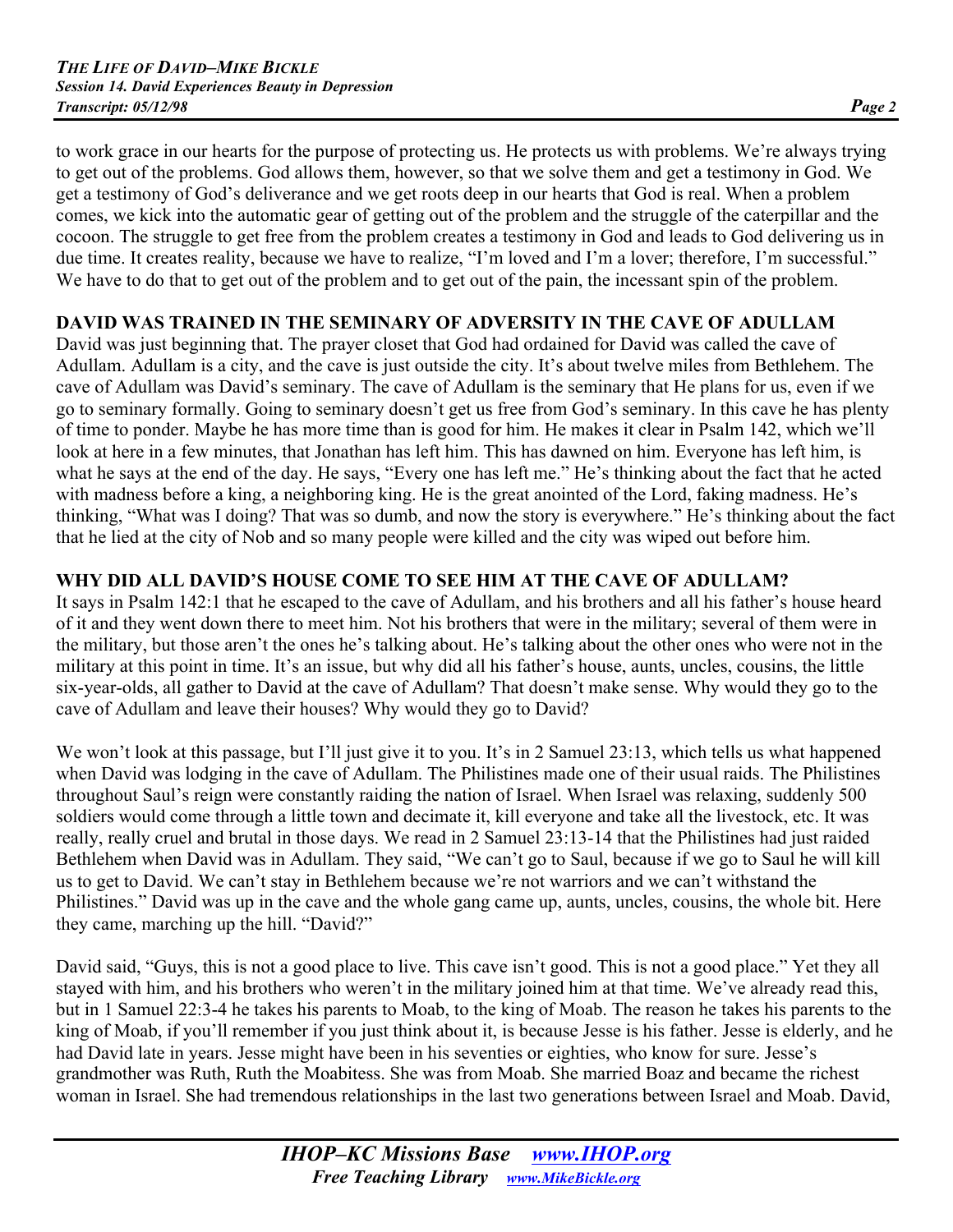who was the great grandchild of Ruth, said, "Hey, the king of Moab likes us. He likes our family. We've been sending him good gifts for years. They like us." All of that's already established, and he brings his elderly parents there and they go to the strongholds in Moab.

#### **THE LORD THROUGH THE PROPHET GAD FORBAD DAVID FROM GOING TO GATH**

Gad breaks in on the scene in 1 Samuel 22:5. Gad is one of the three prophets in David's life. I mentioned the last time that when David was young, he was mentored by an older prophet, Samuel. When David was in his twenties, he had a prophet of his own age, Gad. He was with him all his days. When David was old, Nathan was the young prophet to the older king. There were three different prophets emphasized and pronounced in David's reign here. Gad appeared on the scene right here in 1 Samuel 22:5. The prophet Gad came to David and said, "The Lord wants you to know that He doesn't want you in the strongholds of Moab. He wants you in Judah. He doesn't want you in Gath and He doesn't want you in Moab. 'I want you in Judah,' says the Lord."

David said, "Judah? That's where Saul is going to get me!" If I go to Judah—"

Gad interrupted him. "You have to trust God every day, right?"

"Well, yes, but Judah is dangerous. It's not very big. There are 3,000 assassins."

Gad might have said, "Well, the Lord insists on you staying in Judah. He really wants to give you a testimony so that you'll be a godly king when He gives the nation to you." I'm sure he didn't say it just like that, but that's what it essentially meant. He couldn't hang out in Moab and he couldn't hang out in Gath.

### **THE DISTRESSED, DISCONTENTED, AND INDEBTED BECAME THE MIGHTY MEN OF DAVID**

The key part of this passage is in 1 Samuel 22:2. It says in 1 Samuel 22:2 that everyone who was in distress, everyone who was in debt, and everyone who was discontented gathered to David. There were about 400 of them. All these men had no money and a chip on their shoulder against the government. They were discontented. They didn't like Israel. They didn't like Saul. They didn't like the policies of the nation. They were angry and depressed, or distressed; they were angry, broke, and discontent about everything. These are the men who gathered to David and became David's army. We find in 2 Samuel 3:3 that this army was transformed into the mighty men of David. This is often referred to as the most powerful youth group in history. Most of them were young men, and they came really rough. They came angry and without any spiritual depth. It was David's life before them that transformed them. Not all of them were transformed, but many of them became mighty men of David. They became mighty in God and mighty in war under the leadership of the Lord.

There are all kinds of different pictures that are derived from these young, the motley crew of David. I said that once in a youth group; they said, "No, you can't say that!" because apparently that means something bad to them or something, so it's a messed up group of young people. David transformed them under the power of the Holy Spirit. This passage is often depicted as a picture of Jesus. David was homeless and Jesus was homeless. David was hunted and hated. Jesus was hunted and hated by the Pharisees. David was gathering a very small, broken, and messed up army. Jesus gathered a small band of people. David's were in distress, in debt, and discontent. "Not many are noble and not many wise among you," Paul the apostle would say (1 Cor. 1:26, paraphrased). David was outside of the structure of Israel, outside of the camp. Jesus' group was outside of the structure of Israel as well. It's easy to find the similarities between Jesus and David. David was a type of Jesus in this context here.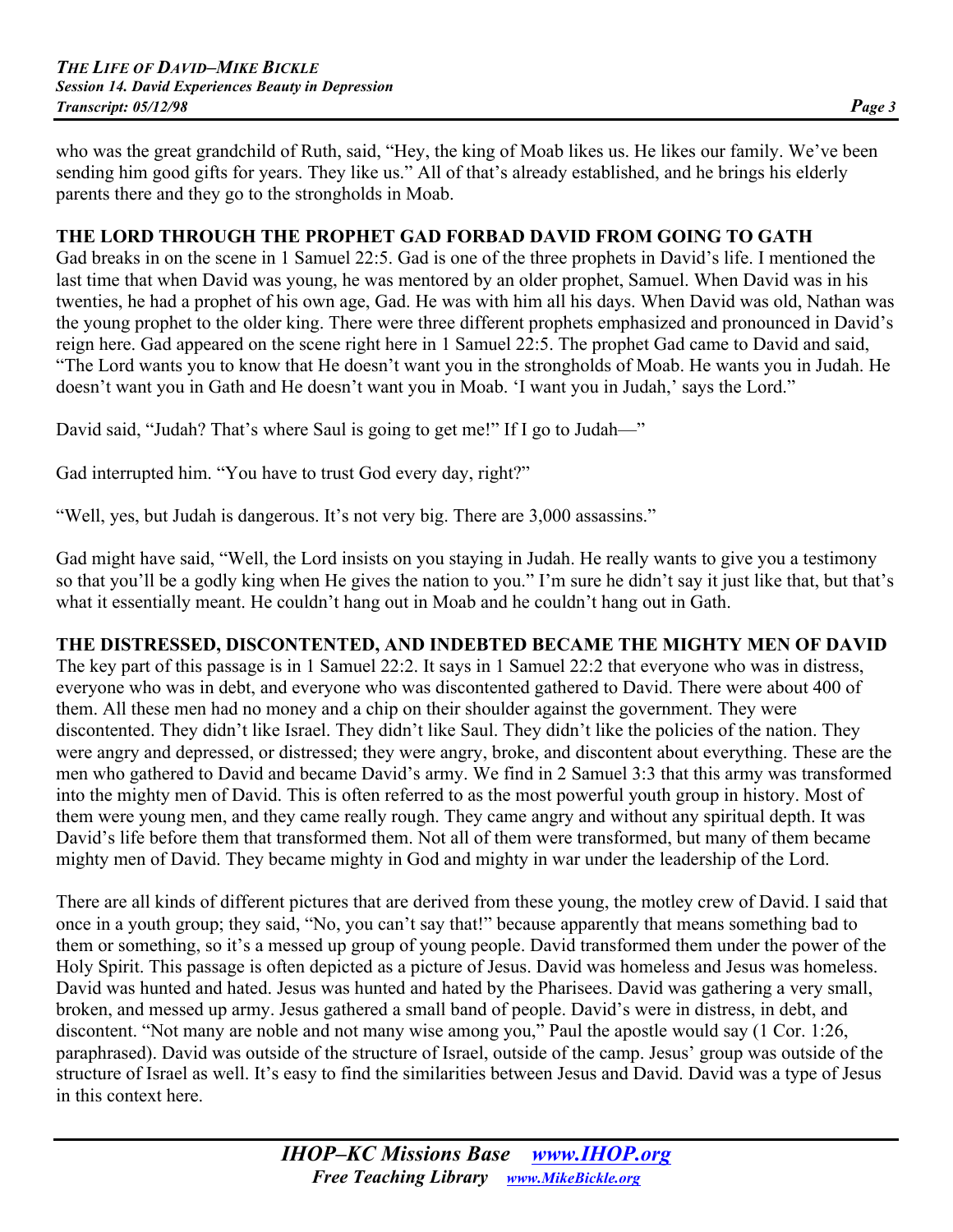# **PSALMS 142 AND 143: DAVID'S PATH TO BEAUTY IN ADVERSE CIRCUMSTANCES**

Turn to Psalm 142 and we'll find out what was going on in David's heart. Psalm 142 and Psalm 143 go together. The flip side of this is Psalm 57. All three of these Psalms have to go together to make sense. The order is important as well. He wrote Psalm 142, then Psalm 143 and then Psalm 57. Psalm 142 and Psalm 143 are the depression side. He's seriously depressed. In Psalm 57 he breaks through the depression and walks in the beauty of the Lord. He walks in power in his heart. He finds his way through the depression in these most difficult circumstances. Severe disappointment has settled in. Remember, David was the darling of Israel. All the young maidens were singing his praise. He was over the entire army at one time. He was the favored of the nation, and now he was being chased and pursued. A city had been slaughtered and he had been humiliated in another nation in Gath. Everything was going badly. Everyone had forsaken him.

## **"WITH MY VOICE TO THE LORD I MAKE MY SUPPLICATION"**

He says in Psalm 142:1, "I cry out to the Lord with my voice; with my voice to the Lord I make my supplication. I pour out my complaint before Him; I declare before Him my trouble" (Ps. 142:1-2). It's right to express our complaint. As a matter of fact, the Lord would rather we would express it to Him instead of express it to everyone else. When we express it to everyone else, it's called a complaining spirit; when we express it to the Lord, it's called prayer. Again, when we try to meet our pressures and anxiety outside of God, it's called anxiety. When we meet it in God, it's called prayer. It's called faith. The Lord says, "I don't want you voicing your complaint around. Take your complaint to Me." That was of course, as we've said, one of the great qualities of David's life: his ability to bring his complaint to the Lord. Here he starts and gets really specific

"My spirit was overwhelmed within me" (Ps. 142:3). This isn't an exaggeration. David says, "I was utterly despairing."

"But David, you have all these great promises."

"Well, they didn't happen for twenty years."

"I know David, but you're going to be one of the main men. Hang on and be quiet!"

"Well, *you're* going to live in eternity for the next billion, billion years! *You* hang on and be quiet!"

# **"ALL THE DAYS ORDAINED FOR ME WERE WRITTEN IN YOUR BOOK"**

Your promises are as great as David's were in reality. Just a moment from now, in a breath, you'll be in the celestial city in a breath. That's what the Scripture says, that our life is a breath. Whatever logic we would give to David, we have to use on ourselves. In a moment we're all going to be crowned as kings as well in the grace of God.

"Yes, but that's different."

David was going to get his a few years before we got ours, so why are we complaining? The deal is we get to see the whole story with David. We don't get to see our whole story. With the whole story laid out, it only makes sense. Psalm 142 doesn't seem like a tragedy, but when you're only half-way through the story, it does seem like a tragedy. Let me tell you, as clearly as David's story is finished, so is yours. David said in Psalm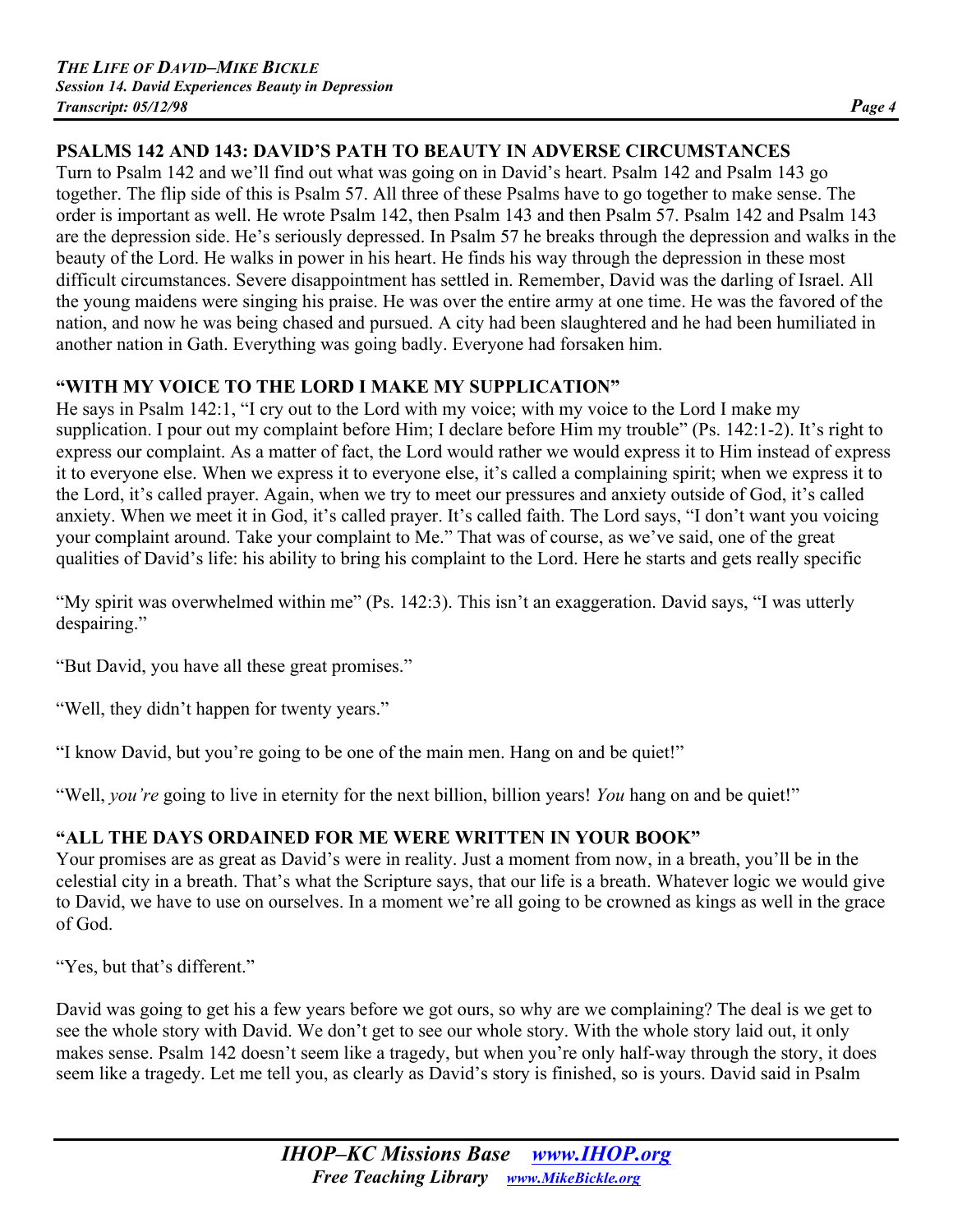139, "All my days were already written in Your book" (Ps. 139:16). Your days are all written in the book. The story is as complete for you as it is for David here in the Word.

### **"LORD, LIFT UP THE LIGHT OF YOUR COUNTENANCE UPON ME"**

David says, "My spirit was overwhelmed within me. I completely lost the hope that this thing would ever change." Even David with the power of the Spirit on him was overwhelmed. God was hiding His face from David. God was testing David. It was the dark night of the soul, if you will. The Spirit of God wasn't manifesting on David's heart as He had in days gone by. David would know the presence of God again. The number one thing in David's life through the whole journey was, "Lord, show me Your face. Don't hide Your face. Oh, I rejoice in the countenance of God shining on me." The countenance of God, or the face of God, means His manifest presence on his heart. It ebbed and flowed in David's life, as it does in our lives. When it was strong, David could stand before anything. When the presence of God wasn't manifest strongly in his heart, he was weak as other men, and he is in a time of weakness.

### **PROSPERITY RUINS US, SO GOD GRACIOUSLY PROTECTS US WITH PROBLEMS**

However, God is using all these seasons to prepare David for prosperity. That's really what He's doing. He's preparing David for prosperity. Prosperity ruins us, so God protects us with problems. It gives us a testimony of deliverance so that God seems real, and it causes the roots of our communion with God to go deeply. Those two things protect us in the day of calamity, which is the day of prosperity.

Of course, you're all like me. I always tell God, "I'm different from all you guys." I say, "Lord, I'm different than them. I won't do what they do." We all imagine ourselves to be different. Every one of us says we would be different. We would keep sane, objective thinking with options. We're not like the other folks. Prosperity brings more options. That's what prosperity is. When you have the favor of God upon you in relationships, you have a lot more people who want stuff from you. Your options to burn your life out or to handle that position of influence in a self-serving way are multiplied and no one will stop you. If we have more money, then we can do more things and go more places. Many, many things happen when we prosper. We have more anointing. We fill up stadiums if we have enough anointing. We fill up auditoriums all over the world. That creates money. That creates options. That creates decisions. It's all called *temptation*. *Option* is a nice word for *temptations*. They come everywhere. Most people under temptations, when they're not hemmed, just yield to them. Prosperity itself with the added options breaks them. There are thousands of instant success stories in the entertainment and athletic world; the young guy or gal who was twenty or twenty-two and they now have millions, but by the time they're thirty they're broke and dead. They couldn't contain the options and they just went with them. They imagined they never would, but then they did. They're like us; we don't have power in our hearts to stay in front of options without breaking under the power of options. Options are prosperity: more anointing, more favor, more money, more ease, is way more options and all of us would be broken under them. The Lord says, "I will protect you, David. These options will really mess you up." David messed up a few more times, but the Lord said, "I will make it as easy as possible for you to mess up as little as possible without killing you in the process." David still messed up and hurt the nation, although his legacy was greater than his damage. He did damage as king as well, even with all this training.

### **PETER SUCCUMBED TO THE FEAR OF MAN EVEN AS A MATURE APOSTLE**

Peter did some of that. Peter, the mighty apostle, had a huge controversy in Galatians 2. He yielded to the fear of man. You know that thing before the little servant girl where he became afraid and denied the Lord? Well, it didn't exactly get fully cured in Peter. In Galatians 2, Paul and Peter had a controversy. Peter yielded to the fear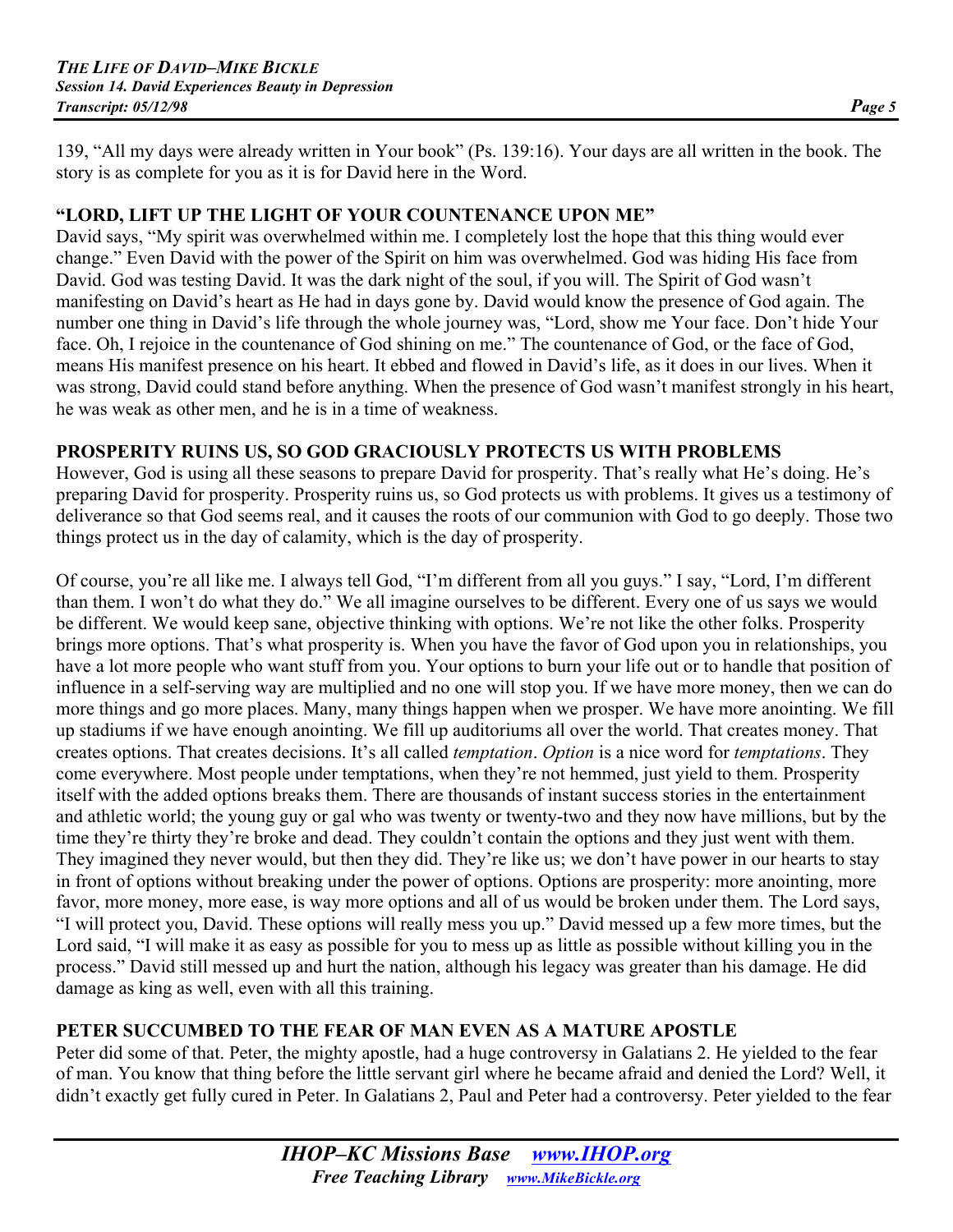of man in Antioch and caused tremendous problems in the early Church for a season. He was a mature apostle when this was happening. The Lord said, "Well Peter, you have to go back and rework that through one more time." It's a little tough when all the main guys like you, and when you have to tell them no under pressure, Peter said, "It's tougher than I thought it was. I thought I could tell them no. They really like me and they're really the main guys; it was just harder than I thought."

It's called "the fear of man." We all have it. The reason I'm saying this to you is that problems really seem overdone when they're related to us. They seem really reasonable when we read the big picture of someone else's life. Yet the Lord is whispering to our hearts, "I'm making it as easy as possible so I can give you some prosperity with the least amount of damage." When the story is done, then it makes so much sense.

"When my spirit was overwhelmed within me," David said, "then You knew my path. In the way which I walk they have secretly set a snare for me" (Ps. 142:3). He says, "God, the only thing that has sustained me when I was totally depressed is that I knew that You knew what I was going through."

### **"O LORD, YOU ARE ACQUAINTED WITH ALL MY WAYS"**

This is the perfect time to put in Psalm 139. We'll probably look at Psalm 139 next week. David said, "I knew that You knew." You can read Psalm 139:1-6 right now. You can put it there where he says, "God, You know my path. You know my lying down and my rising. Such knowledge is too wonderful for me. It exhilarates me to know that You really know and that I really know that You really know. It gives me a sense of inward security." That's where David's beginning out of depression starts, right here. It's that he knows with revelation that God knows what's going on and that God knows with care. This thing has strategy to it. It has purpose to it. That's why I'm explaining this truth about problems. It has purpose. Our problems have purpose to help us. We just never really believe that. We never really know that God knows what He's doing. Our problems always seem exaggerated and too extreme. David connected with the reality: "You know my path. You know what I'm going through and it makes sense to You, O God. You know the way in which I walk. You know my weaknesses and my strengths. You know the manner in which I walk before You and what I need and what I don't need." When God convinces you that He knows your frame, like Psalm 139 says, it is then that He says, "A little more of this and a little less of that." He knows the way you walk and He knows your particular aptitudes to good things and bad things. God has a tailor-made plan just for you. I assure you that He has the easiest plan possible for you to have prosperity with the least amount of damage. When I believe that, then something is exhilarating inside of me.

### **WHEN THE FIRE OF GOD'S REALITY IS THE ONLY CRUTCH WE HAVE TO LEAN ON**

I look on my right hand and see David talking to the Lord. He says, "Look, no one acknowledges me." I believe in his heart he was saying, "Jonathan tells me he's with me to the end, but Jonathan is in the king's palace right now and I'm in the cave of Adullam. He keeps telling me he's for me, but he won't come and stand with me. No one knows what I'm going through."

"David, you have 400 men alongside you."

"These men? Forget it! No one knows what I'm going through. No one acknowledges me." Listen to that next line: "Refuge has failed me; no one cares for my soul" (Ps. 142:4). None of my safety systems. Boy, when you hit rock bottom and your spirit's overwhelmed, when not one person knows what you're going through, when none of your safety mechanisms are working, when all your refuges have failed, when no one even cares what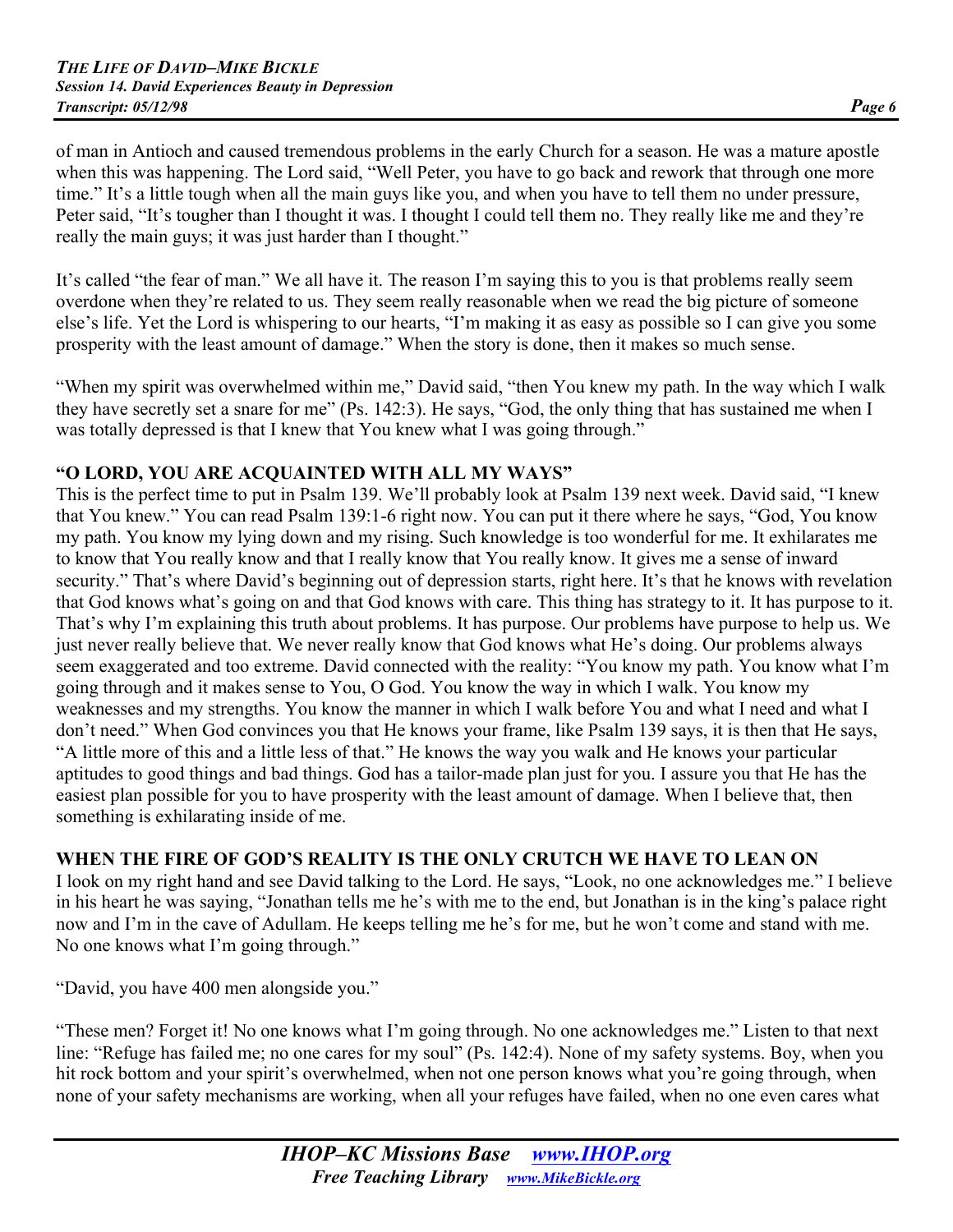you're going through, remember that David said, "I'm utterly abandoned." And that the Lord said, "I have you right where I want you. I'm your only way out of pain, Me and Me alone."

This is divinely orchestrated. I'm sure every one of us in this room has felt a number of times in the last ten years that no one understood what we were going through. It's a very, very strategic, divinely-designed place for you. This is where God puts men and women after His own heart so that the fire of His reality is the only thing we can lean on. We say, "O Lord, You're my portion. You're all I want."

He says, "Then why do you not come to Me when it's going well like you say you will?"

"Well Lord, I always tell people I come to You…"

"I know that you always tell them you come to Me. You even bring the books around that talk about coming to Me, but you don't come to Me until you get in pain." You're just like all the others; all of us are like this.

### **OUR CUP, OUR PORTION, OUR REWARD, OUR INHERITANCE, OUR HOPE**

I mean, imagine really saying, "Not one person understands what I'm going through" (Ps. 142:4b, paraphrased). What did David do? He had one option (Ps. 142:5), to cry out to God. Look at this: he made God his safety and made God his portion. For the word *portion* write the phrase, "My reward." One of the great Davidic themes throughout the book of Psalms is that God is David's reward, not his kingship. The unfolding of God to his spirit was David's primary reward. In Psalm 16:5 and actually all through the Psalms David constantly calls God his inheritance, his reward, his portion, his cup. It's all the same idea. "You're my cup, my portion, my reward, my inheritance, my hope." It doesn't mean, "You're the way out of trouble," but, "You're what sustains my inward life. Interacting with You is my pleasure, my primary pleasure in life."

### **DAVID'S MIGHTY MEN ADMIRED, BUT DID NOT UNDERSTAND HIS WAYS**

Beloved, there's a direct correlation of Psalm 142:5 to Psalm 142:4. Psalm 142:5 happens when Psalm 142:4 takes place. The reality of God being your main reward happens when you're abandoned, even though you're in the midst of 400 people. It's tight living quarters and no one knows who David is. They don't understand. No one knows what he's about in the Lord. As a matter of fact, when David wants to perform an act of righteousness, they're always trying to talk him out of it. They say, "David, you're fanatical. Calm down. Kill the man"

David says, "I can't kill Saul."

They say, "Kill him. We don't like Saul and Saul doesn't like us. Just call it even."

David was constantly being resisted by these 400 men when he wanted to walk in righteousness, but he continually praised the Lord in front of them. They were looking at him saying, "We don't get you, David." Think of the annoyance of having people think you're off the wall. You're all living in the same cave and you're all sharing the same bats and rats. Psalm 142:5 is deeply related to Psalm 142:4. It really is. When God brings you to Psalm 142:4, it's a divine strategy; it's not an accident.

He goes on in Psalm 142:6 and says, "I am brought very low." He's saying, "I'm very low. My enemies are stronger than I am."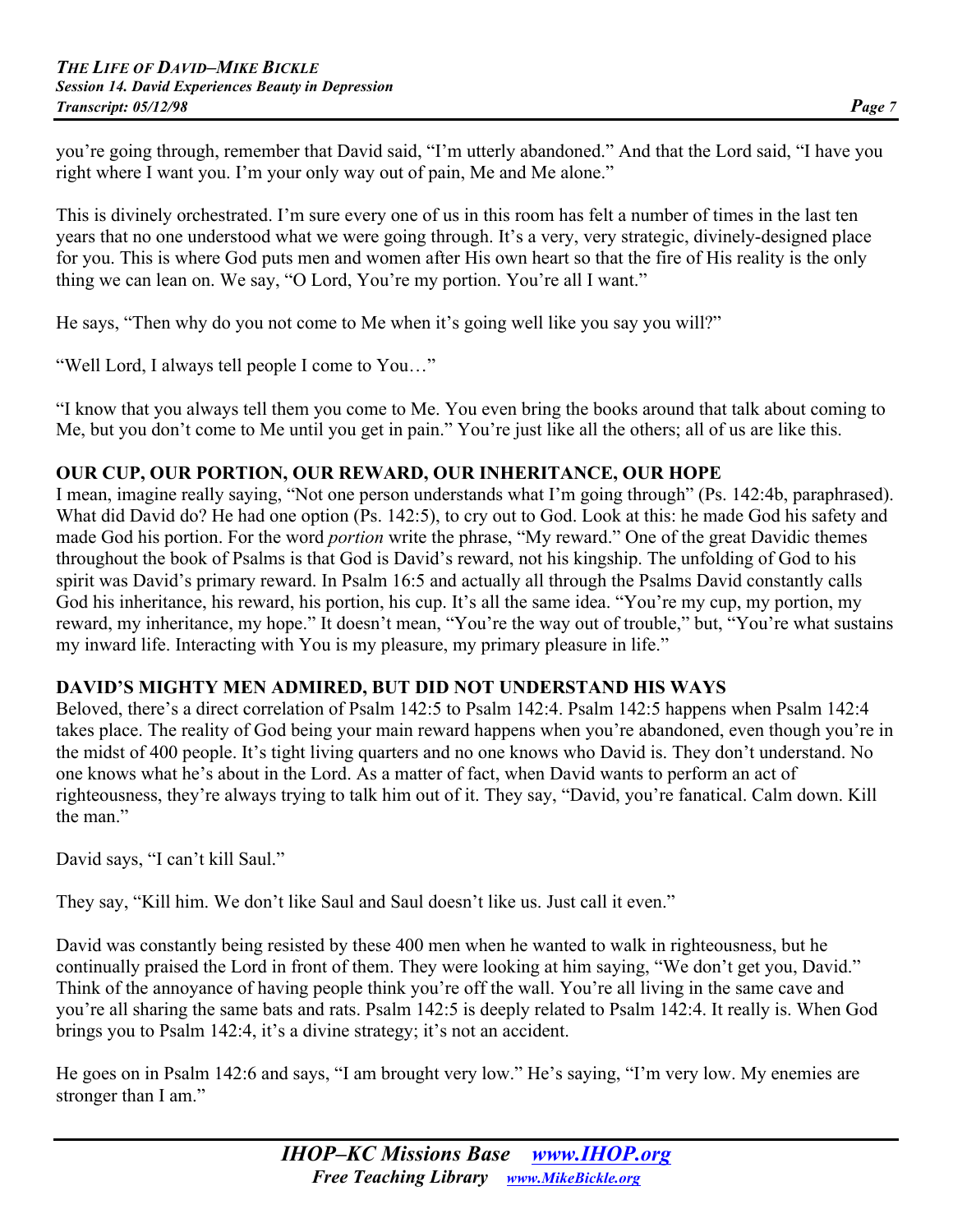The Lord says, "I wanted it that way. It's not an accident, David. You're now defeated, David."

## **DAVID IS ENMESHED IN THE COCOON OF ADVERSITY, AND NONE CAN HELP HIM OUT**

Look at this; this isn't an accident. The Lord says, "I am Your strength. You're going to learn things in Me, David. You're going to have experiences of Me delivering you in circumstances. You're going to find reality in your heart because of this lonely place." How many of you feel the reality of Psalm 142:3, "My spirit is overwhelmed?" Or of Psalm 142:4, "No one knows, no one cares"? Or of Psalm 142:6, "I am brought very low. My enemies are stronger." But it gets even worse. Here in Psalm 142:7 he says, "Bring my soul out of prison." The Lord allows our soul to be held in prison for seasons so that in the struggle—again, it's the caterpillar and the cocoon. It's the struggle to get out, the interaction with God, the struggle. If you go and cut open that cocoon, the caterpillar dies. If you let the caterpillar struggle, it becomes a butterfly. If you help it out, it dies. Literally, it never flies. It dies. You're struggling and the Lord says, "I'm too wise and I care too much to cut the cocoon open. Struggle, and at the end of the day you'll live in the reality of praise. You'll know Me at the end of the day. Bring my soul out of prison."

David goes on in Psalm 143 and stays right with it. "Hear my prayer, O Lord...In Your faithfulness answer me" (Ps. 143:1). He just goes on and on. I tell you, this is a man of God in the prison of pain, hurting.

"But if you're really a man or a woman of God, you shouldn't be in the prison of pain hurting…"

No. If you're really a man or a woman of God, you'll be brought very low because you'll discover the core reality of life that God is your portion. It's all about bringing us to Psalm 142:5.

David says to the Lord, "Do not enter into judgment with Your servant." Remember, the incident with the city of Nob was just a few weeks earlier. "For in Your sight no one living is righteous" (Ps. 143:2). That's what I was saying in the last session: Just settle the issue. You're never going to produce something that gets God's attention, to say, "Wow, this is a different set up." That's never going to happen. David says, "Don't enter into judgment." The reason he says that is because he's going to ask for his enemies to be crushed (v. 12). I mean, here he's caused the city of Nob to be slaughtered, and now he's asking for the evil ones to be crushed. It's like, "David, let a little time go by."

### **DAVID KNOWS THAT GOD KNOWS HIS PATHS AND PROPENSITIES**

"For the enemy has persecuted my soul; he has crushed my life to the ground" (Ps. 143:3). Instead of "crushed my life" write the word *heart*. "He has crushed my heart." "He has made me dwell in darkness, like those who have been long dead." Of course, David was literally in the darkness of a cave, but he means, "My heart is crushed. I can't see the end right now. I know that Samuel promised I would one day be king. I know that things will get better and I know that God's spirit of revelation, that I'm so familiar with, will rest on me again. But I'm in darkness. I can't feel God at all. My soul is in prison. No one cares about me. The only thing I know is that God knows the way in which I walk. God knows how I'm made on the inside. He knows what I need. That's the only thing that I can live by right now, is that God knows this."

Crushed, his heart is crushed. Anyone have a crushed heart tonight? Anyone dwelling in darkness to where you can't see what two years will bring? There's no way out. You can't see the way out. You're living in darkness. The Lord says, "Well, I'm training you like David then." This is the path of a man or woman after God's own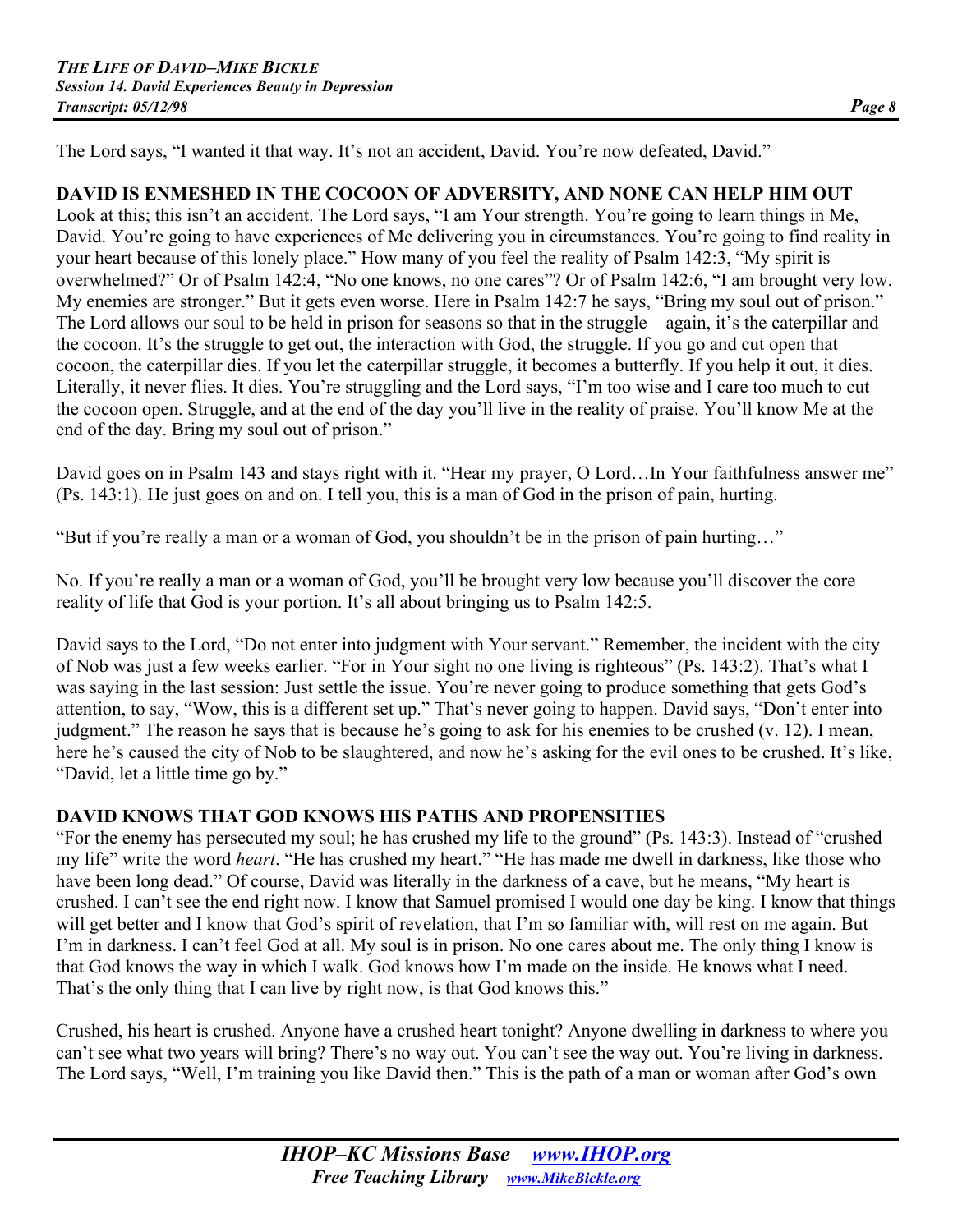heart. He says it again in Psalm 143:4: "My spirit is overwhelmed." Really, it's the same flow as Psalm 142. "My heart within me is distressed."

Now he puts his foot down and he starts his recovery process right here. The only thing sustaining him up to now has been Psalm 142:3. He knows that God knows his path and his propensities, the good ones and the bad ones. He says, "I know that You know; therefore I know what You're doing is tailor-made." When David said, "I know that You know the way in which I walk" (Ps. 143:8, paraphrased), he's saying, "I know this is a tailormade plan." That's what David is really saying, but now he's about to say three very, very significant things that are the next stages of his deliverance. See, stage one is Psalm 52. He knows that God is good and God has done it and it's mercy that he lives by. That's step one. Stage two of coming out of depression is Psalm 142:3: He knows that it's a tailor-made plan. God knows his way, the way in which walks, his strengths and weaknesses, and God is doing something to protect him. David knew that. He knew it was mercy because of his sin, and he knew it was a tailor-made plan. He knew the plan was good.

### **REMEMBERING THE DAYS OF OLD BRINGS REASSURANCE IN THE PRESENT MOMENT**

Then he's about to give three more things right here. "I remember the days of old" (Ps. 143:5). He remembers his history in God. He says, "I remember when by grace You were moving on me and the memory of Your work in my life in the past actually helps me right now." David purposefully recalls the activity of God in the earlier days of his life in the Lord. "I remember the good old days and how You moved. Because You're the same God. If You did it five years ago, nevertheless, you're the same God today. That means it's in Your heart to do it again." So David recalls. He purposefully remembers the journey on which God has taken him.

The next thing he does: "I meditate on all Your works" (Ps. 143:5b). "I remember all Your works." This speaks of God's redemption. This is what we get from the Word, the whole history of redemption. We remember what God did in David. See we're remembering God's works right now by reading the life of David. That's what we're doing. We study the life of Joseph. We study the life of Paul. We study the great men and women throughout history and we remember God's works through history, through redemptive history.

Then he says, "I muse on the work of Your hands" (Ps. 143:5c). He meditates on the works of God's hands. And now David takes it up to Psalm 19, to Psalm 29, when he gazes on the beauty of God in natural creation. He says, "I'm going back to the old tried and true method of worshipping God by connecting. Wait a second. You're beautiful and filled with splendor. What am I doing?" This isn't an accident. What David is doing is connecting with the beauty of God in the big picture. That's what he's doing.

#### **THE HOLY SPIRIT REVELATORY DIVINE PATTERN OF HOW TO ESCAPE THE TAILSPIN**

In Psalm 52 he gets the mercy, the awareness that God is good. He doesn't have to earn forgiveness. That's massive. That's always step one. That was literally only a few weeks before he wrote this. Then he goes up a notch. He knows in Psalm 142:3 that God has a tailor-made plan. It's not too severe. It's made according to the way David walks, the way David is designed but number three (Ps. 143:5), he remembers the way God has dealt with and led him in the past. He remembers victories in the good old days of his life. Now he's meditating on redemptive history. He has to go look back at Moses and how God delivered Moses and anything else in redemptive history. We have the whole Word of God. This is where we put the Word of God. That's the fourth step: David meditated. The fifth step: He beheld the beauty of God in natural creation. He purposefully reconnected with the big picture. There are three ways he does so in Psalm 143:5. You connect with the big picture of the beauty of God and you add to that the fact that God has a tailor-made plan that's not too severe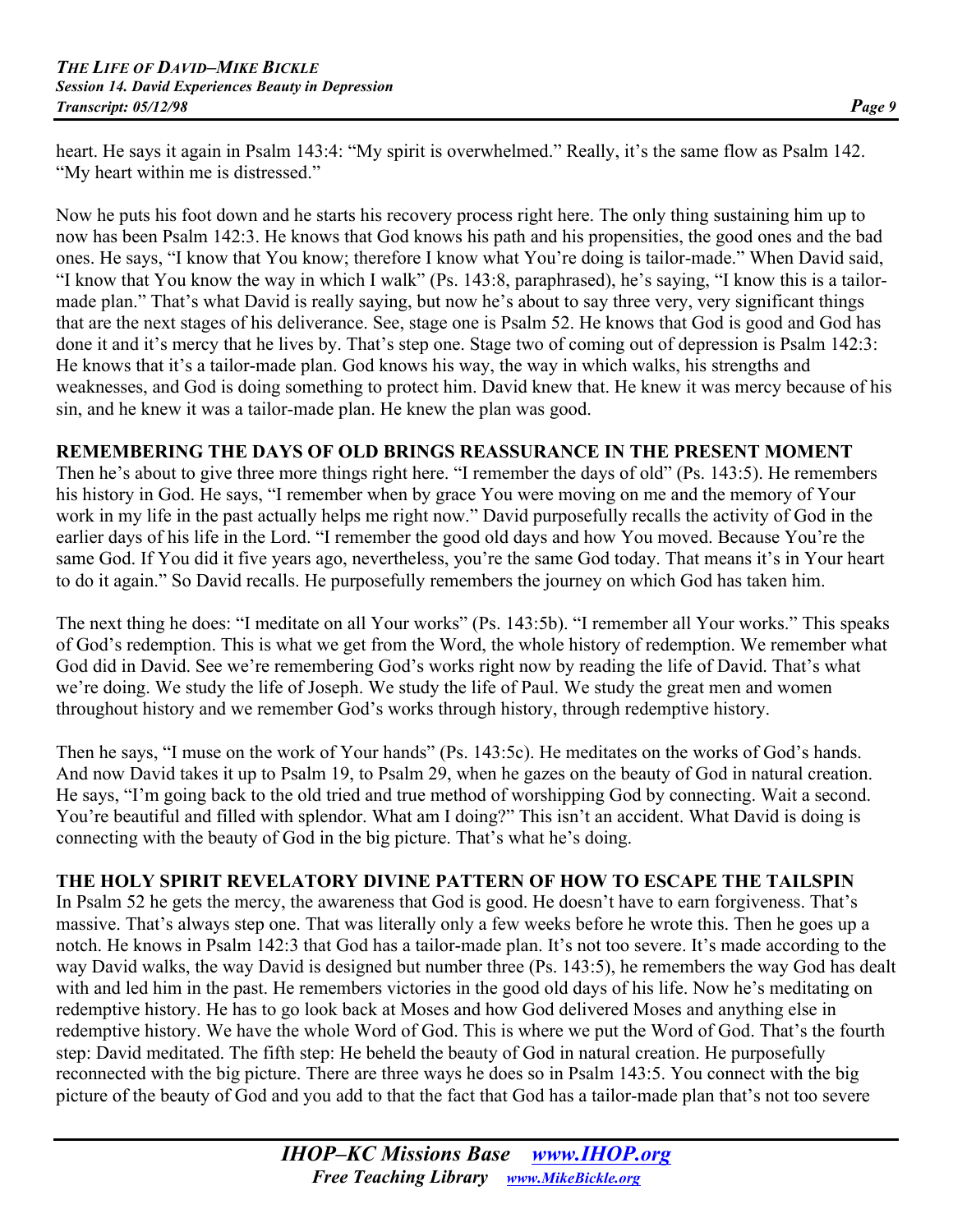and that He has forgiven you; that's the way out of the tailspin. This is a Holy Spirit revelatory divine pattern of how to get out of the tailspin. Some people say, "OK," and go home. They turn on the TV channel, surf, eat, their potato chips, and stay depressed. We need to lock our minds into the Word of God. That's what David did. This isn't just something to make us say, "Yes, that's a good verse." This is something we do. We really do this. We don't just say, "Wow, cool, and then remember it on the test."

#### **GOD WILL SATISFY THE THIRSTY HEART, AND FILL THE HUNGRY WITH GOOD THINGS**

In Psalm 143:6 David basically says, "God, let me just say it: I long for You. I'm thirsty for You. I'm thirsty for that feeling of God again. I'm thirsty for the face, the countenance of God."

The Lord says, "You just keep doing those three things you mentioned in Psalm 143:5 and your thirst will be touched like it was in the old days. You keep doing the three steps of Psalm 143:5 and connect yourself with the big picture."

I can't stress this enough. It isn't enough just to learn these three things and say them. We literally have to do them. God says in Psalm 143:6, "David, if you keep spreading your hands out to Me, if you long for Me, I will touch your thirst" (paraphrased). "You'll know My countenance shining on you again. You'll know the release of My presence again."

David says, "My hands are up to You all the time. I'm reaching. I'm reaching. I remember how to connect with You. I'm reaching. I'm posturing myself. I'm reaching. I'm reaching."

#### **"CAUSE ME TO HEAR YOUR LOVINGKINDNESS IN THE MORNING"**

Remember how he ended it last session, in Psalm 52? He waited on the Lord in the midst of the people, but it's not just that he had confidence to wait on the Lord. He actually waited on the Lord as well. It wasn't just that he felt the liberty to do it; he did it. He actually put his heart, his cold, cold heart, before the blazing fire. "Answer me speedily, O Lord; my spirit fails! Do not hide Your face from me" (Ps. 143:7). It always comes down to the manifest presence of God, the face of God, the countenance of God.

"Cause me to hear Your lovingkindness in the morning, for in You do I trust" (Ps. 143:8). In other words, "I want to feel the loving kindness in the morning again, God. I want to wake up in the morning feeling the new mercies, as I once did."

The Lord says, "You keep following Psalm 143:5 then. You keep putting yourself in front of Me."

"Lord, why do I ever lose the feeling of You?"

"Because I'm working in you humility. If all you have is victory, victory, victory, then you'll look at people who don't have freshness with Me and you'll criticize them and judge them, and I am meek and lowly. I want you meek and lowly. I will withhold it and produce gratitude in you when I give it back to you, and you won't have judgment in your heart towards people who don't have the presence of God on their hearts."

The reason I know that one is because there were times when I felt the presence of the Lord when I was younger in my twenties and I had a healthy, regular prayer life. I fell into this state of thinking, "Well, that guy, you know…" Then the Lord took the anointing off of me. My problem is that I was arrogant enough, I announced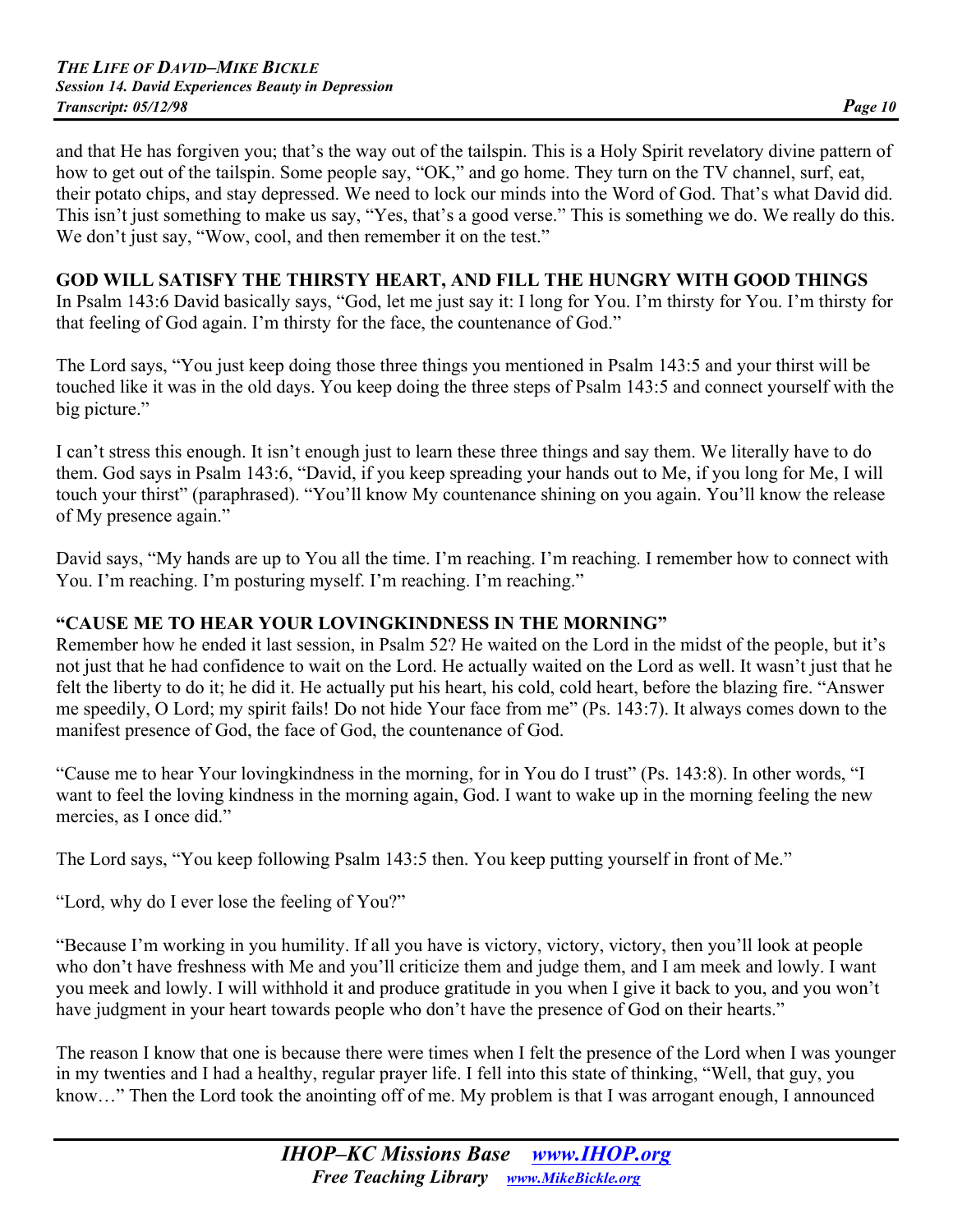often enough how dedicated in prayer I was and the whole church knew. So I had to keep going to prayer meetings and I was tortured. My pride kept me in prayer meetings and the Lord was dealing with my pride, so He lifted His presence off. I went for about three or four months. I mean, I was dry toast. I said, "God, I'll never, never, never again think that Your presence on my heart was about me, never. I promise."

I promise, when someone says, "Oh, So-and-So doesn't even pray," I say, "Hey. Go talk to someone else, man. I'm not going there. No way, I'm not going there."

I remember that happening in my early twenties when I was pastoring a church. I was preaching on prayer and everyone thought I was the man of prayer. The Lord hid His face from me. So I know Psalm 143:8: "Cause me to hear Your lovingkindness." "Let me wake up feeling that impulse in the Word, that tenderness in the Word, O God."

The Lord says, "You just put your heart in front of Me and let Me teach you by releasing and withholding My presence. I will teach You the path of humility through it."

Of course, that's a lifelong journey. He says, "Let me know the path I'm to walk in, God. I lift my soul to you" (Ps. 143:8b, paraphrased). He's really putting his heart before the Lord.

#### **"FOR YOUR RIGHTEOUSNESS' SAKE BRING MY SOUL OUT OF TROUBLE"**

Look at Psalm 143:10: "For You are my God, and You are good. Your Spirit is good" (paraphrased). "You're my God. Your spirit is good." David is connecting. He's warming up. Now go down to Psalm 143:11: "Revive me, O Lord, for Your name's sake! For Your righteousness' sake bring my soul out of trouble." He doesn't just, "Cause the mean men to disappear." His soul was barren.

#### **THE THREE FOREMOST DESIRES OF DAVID EXPRESSED IN THE BOOK OF PSALMS**

There are basically three things that David wants in these Psalms. Number one: He wanted a renewed heart. That was always David's number one priority. He wanted his heart communing with God with the anointing. Number two: He wanted blessed circumstances. There's nothing wrong with that, but that was really number two. Number three: He wanted wisdom in what to do and in what choices to make. That's listed a few times as well. He wanted to know the way in which to walk. In other words, "Do I go right or left? Do I go here? Do I go there?" He wanted direction. The first thing all through these two Psalms is the cry for his heart not to be crushed in the presence of God.

#### **"I WILL CRY OUT TO GOD MOST HIGH": THE HOPE AT THE END OF DESPAIR**

OK, very quickly let's go to Psalm 57. This is the other end of it. It was written at the same time; look at the titles at the top of each. It's when David is in the cave of Adullam. Psalm 57:1-5 is the prayer. Psalm 57:6-11 is the confidence that David has. Although it's written at the same time, now he has a note of victory in his voice. "Be merciful to me, O God, be merciful to me! For my soul trusts in You" (Ps. 57:1). He already has his bearing, but he has this awareness of mercy as well. Again, I can't say it enough. Everywhere you go, in every season of David's life, mercy is the number one attribute David speaks about and rejoices in. He says, "For my soul trusts in You" now. He has made his way through. He doesn't have the despair any longer. He says, "In the shadow of Your wings I will make my refuge, until these calamities have passed by" (Ps. 57:1). He says, "I have faith now. I'm not overwhelmed. I know they'll pass. I know they've come for a season and they'll pass in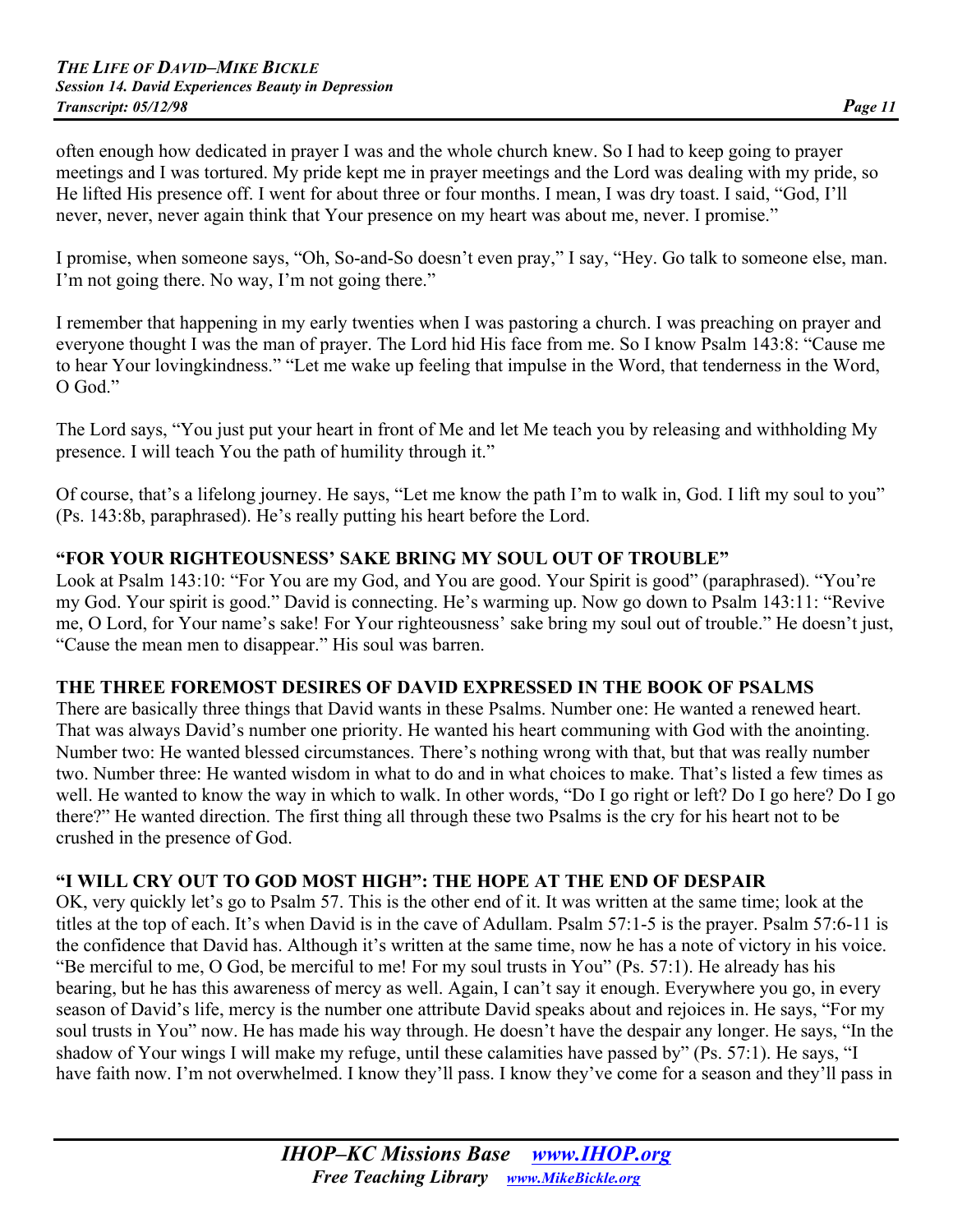God's time." He's crying out to God here: "I will cry out to God Most High" (Ps. 57:2). He's not scheming. He says, "God, my trust is in You alone. I have no way out of this thing. I'm hemmed in."

#### **"TO GOD WHO PERFORMS ALL THINGS FOR ME"**

I love this; it's a famous phrase of David's: "To God who performs all things for me" (Ps. 57:2b). There it is! David is always talking about God doing it for me. He wrote Psalm 56 when he was in Gath. In Psalm 56:8-9 he writes, "All my tears are in Your bottle" (Ps. 56:8, paraphrased). Then he says, "I know You will defeat my enemies. This I know, because You are for me" (v. 9, paraphrased). David had this sense of, "You delight in me. You're for me." One of David's favorite phrases is, "I know You'll do it for me, O God. I know I'm Your favorite." Every believer in Christ Jesus can claim they're God's favorite, but David really claimed it. He says, "I know that You're going to do it for me, not just for Your glory. You like me. I know You like me." David had this line that God would establish His glory. Saul wasn't the Most High. Obviously we know that because Saul isn't chasing us, but the Sauls in our lives seem like the Most High. We think the pressure is the Most High, but it's not; God is.

"I know, but this thing is never going to go away." That's not the Most High. God is the Most High. David calls God the Most High.

"My soul is among lions; I lie among the sons of men who are set on fire" (Ps. 57:4). He's talking about Saul. They hunt to devour him like a lion. They're on fire to kill David. Do you know why they're on fire? They're going to be rewarded. Saul always rewarded the people who did the dirty work; he even rewarded David on several occasions, like when he slew Goliath. "Whoever gets Goliath gets my good daughter!" David killed Goliath and Saul gave him the challenging daughter. He was always offering rewards if people would do the dangerous work. These men were on fire. They had one thing on their mind. They wanted to get the reward of killing David. David said, "They have fire in them for me. They're lions. They're hunting me to devour me."

Then in the next verse, he reconnects with Psalm 19. David always returned to the beauty of God in the heavens. He never got free from that. When he was under pressure, he said, "The one thing I count on is that early revelation You gave me." He would look up and just be lost in wonder. He says, "Yes, you know, it refocuses me on the reality of the One who is leading my life."

Psalm 57:6-11. Now he is expressing his confidence. "They have prepared a net for my steps; my soul is bowed down; they have dug a pit before me" (Ps. 57:6). His soul being bowed down this time is in humility. I don't think he's crushed like he was in Psalm 142 and 143. The whole language is different. He has been humbled. He's finding the Lord and he has humility.

In Psalm 57:7 he speaks twice. It's like how in Psalm 57:1 he called for mercy twice, and in Psalm 57:7 twice he says, "I'm steadfast." "My heart is steadfast, O God, my heart is steadfast" (Ps. 57:7). He's broken through. I believe the bowed heart of Psalm 57:6 is the humility God was after in this season of David's life. In Psalm 57:7 he's resolute and he says, "My heart is set, O God." "My heart is fixed," it says in another version. "My heart is fixed on Thee, O God." I remember hearing a sermon on that when I was twenty-one or twenty-two. I heard it and this became a phrase that I used for years and years. I don't know that I've used it in the last ten years, but for ten years I used Psalm 57:7. I used to write it down all the time in my prayer notes: "My heart is fixed, O God." I would feel the pull and the tear and I would say, "I don't know what to do. I'm just putting the anchor down. You love me. You like me. You're with me. I'm fixed. I can't go by anything else. I'm just putting an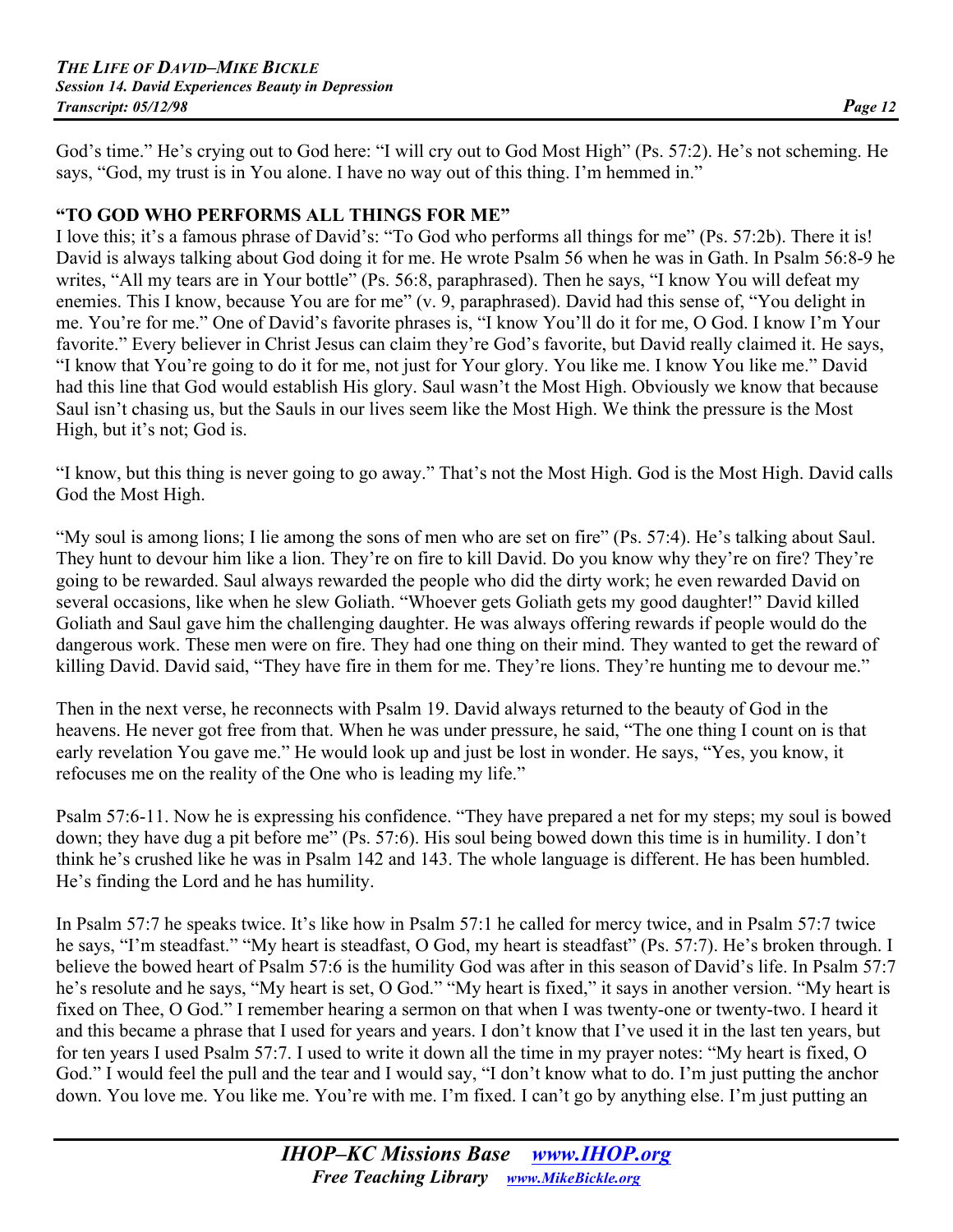anchor in the ground and that's my compass. I'm fixed. I would quote this. I heard someone preach a sermon on it and it deeply impacted me." David in the Adullam spinout put that anchor down. He put that stake in the ground. He said, "My soul is fixed." When he worked through the heavy parts of the depression, he got back to level ground a little and he set his soul. There's a place where we set our soul. I would to God that young people would take this. That verse did so much for me in my twenties and early thirties.

## **YOU CAN'T MAKE YOUR HEART PASSIONATE, BUT YOU CAN POSITION IT TO BECOME SO**

"I will sing and gave praise." I love what he says next: "Awake, my glory!" (Ps. 57:8). He's talking about the deepest parts of his part. He's talking about his deepest recesses of affections when he says, "Awake, my glory!" In Psalm 16:9 it's clear that he's talking about his heart when he calls it his "glory." Psalm 30:12 is the same thing, when he talks about his glory. He's talking about all the affections within him. He says, "I am steadfast; I am fixed," in Psalm 57:7. He says, "O heart, awaken to full-heartedness." He can't do that in his own power. You can't make your heart passionate, but you can make decisions that position your heart in the right way and put your heart in front of the Word of God. He has made two decisions. His heart is steadfast and he wants his heart to be awakened. He says, "Awake, lute and harp!" (Ps. 57:8b). "Awake, these two stringed instruments!" He has been in the city of Nob and he has been in Gath. He's in the cave and he's pulling out the instruments. He's saying, "I will get back into the flow. It has been a dark night for a season. I'm pulling out the instruments again. My heart will flow in the river. Awake, O my glory!" That means, "Let my heart flow in that river again. I will start singing unto the Lord again. I will restore the place of my personal devotions."

He says, "God, I will awaken the dawn" (Ps. 57:8c). "I'll wake up in the morning with my devotions before You. I won't wait and see how the day goes. I'm just going to wake up and give myself to You. I will awaken the dawn."

Of course when he started playing the guitar to awaken the dawn, he had 400 men in the same cave. They said, "Well hello, David." He woke up everyone else as well. He made the cave of Adullam ring. He made it sing.

He said, "I will praise You, O Lord, among the peoples" (Ps. 57:9).

The 400 said, "Yes, this is true." He did this. "I will sing to You among the nations" (Ps. 57:9b). This is really interesting, because he's singing among the Gentiles, the unbelievers.

## **DAVID DISCOVERED THE BEAUTY OF THE LORD IN THE ASH HEAP OF DEPRESSION**

Then he returns to the old main stream, the old tried and true. It's His mercy again. He returns to Psalm 36:5. We looked at it a few of weeks ago. It's the five concepts of Psalm 36:5 that David always looked at: "For Your mercy reaches unto the heavens, and Your truth unto the clouds" (Ps. 57:10). He uses that a lot, mercy that's so extreme in its vastness. It's so vast, it's going clear to the stars. That's what he means. In Psalm 57:11 he talks about the glory of God and the beauty of God. He's now entering into that beauty of God dynamic where he's singing of His beauty. He's connecting with it. He connected in the big picture back in Psalm 143:5; he decided to meditate on those three things and it brought him out of the despair cycle. I'm not saying it did it in a day, but David did what the Scripture says to do to help pull us out of these negative mindsets. What we do is get into despair if we don't do what David did. We stay in despair year after year after year after year. David discovered the beauty of the Lord in the ash heap of his own depression.

Amen. Let's stand.